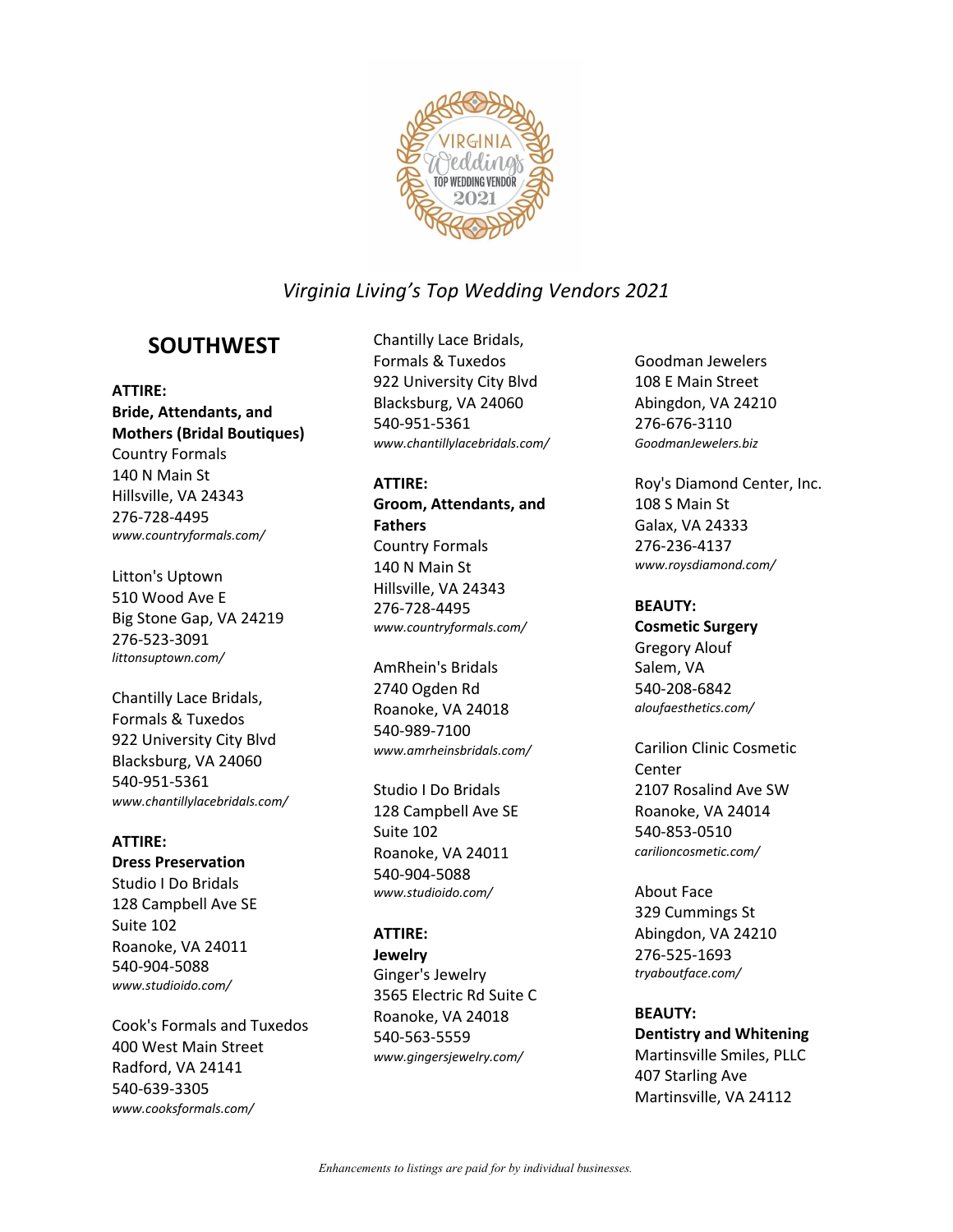

276-632-9266 *www.martinsvillesmiles.com/* Brown Dental Associates, PC 915 W. Main Street Abingdon, VA 24210 276-628-9507 *browndentalassociates.com/*

Martinsville Family Dentistry 25 Cleveland Avenue, Suite A Martinsville, VA 24112 276-632-6219 *www.martinsvillefamilydentistry.com/*

### **BEAUTY:**

**Dermatologists**

New River Dermatology 306 W Main St Radford, VA 24141 540-731-6892 *www.newriverdermatology.com/*

Carilion Clinic Dermatology and Mohs Surgery 1 Riverside Circle Roanoke, VA 24016 800-422-8482 *www.CarilionClinic.org/*

River Ridge Dermatology 2829 Virginia Ave Narrows, VA 24124 540-951-3376 *www.riverridgederm.com/*

### **BEAUTY:**

**Hair and MakeUp** Ander's Evolution Salon 630 W Main St Wytheville, VA 24382 276-228-9195 *andersevolutionsalon.vpweb.com/*

Jessica Hoyt Christiansburg, VA 540-320-0849 *www.glambyjesssca.com/*

Tracy's Salon on Main 514 Wood Ave E Big Stone Gap, VA 24219 276-523-7060 *www.tracysonmain.com/*

### **BEAUTY:**

**Manicures and Pedicures** Ander's Evolution Salon 630 W Main St Wytheville, VA 24382 276-228-9195 *andersevolutionsalon.vpweb.com/*

Leanne Grubb Nails by Leanne at The Nail Box 2812 Carrollton Pike Woodlawn, VA 24381 276-233-4715 Facebook: Nails by Leanne

https://www.facebook.com/ Nails-by-Leanne-6718092932 62932/

The Nail Girl 17 E 5th St N Big Stone Gap, VA 24219 276-708-6245 *www.facebook.com/TheNailGirl/* **BEAUTY: Men's Grooming/Barber Shops** Ander's Evolution Salon 630 W Main St Wytheville, VA 24382 276-228-9195

*andersevolutionsalon.vpweb.com/*

Corporate Image Barber Shop 10 Church Ave., SE Roanoke, VA 24011 540-342-0222 *corporateimagebarbershop.com/*

Cuttin' Up Hair Salon & Spa 500 E Main St Abingdon, VA 24210 276-628-2688 *cuttinuphairsalonandspa.com/*

### **BEAUTY:**

**Tanning** Glo Essentials 118 N Independence Ave Independence, VA 24348 276-768-7354 www.*gloessentialstan*.com/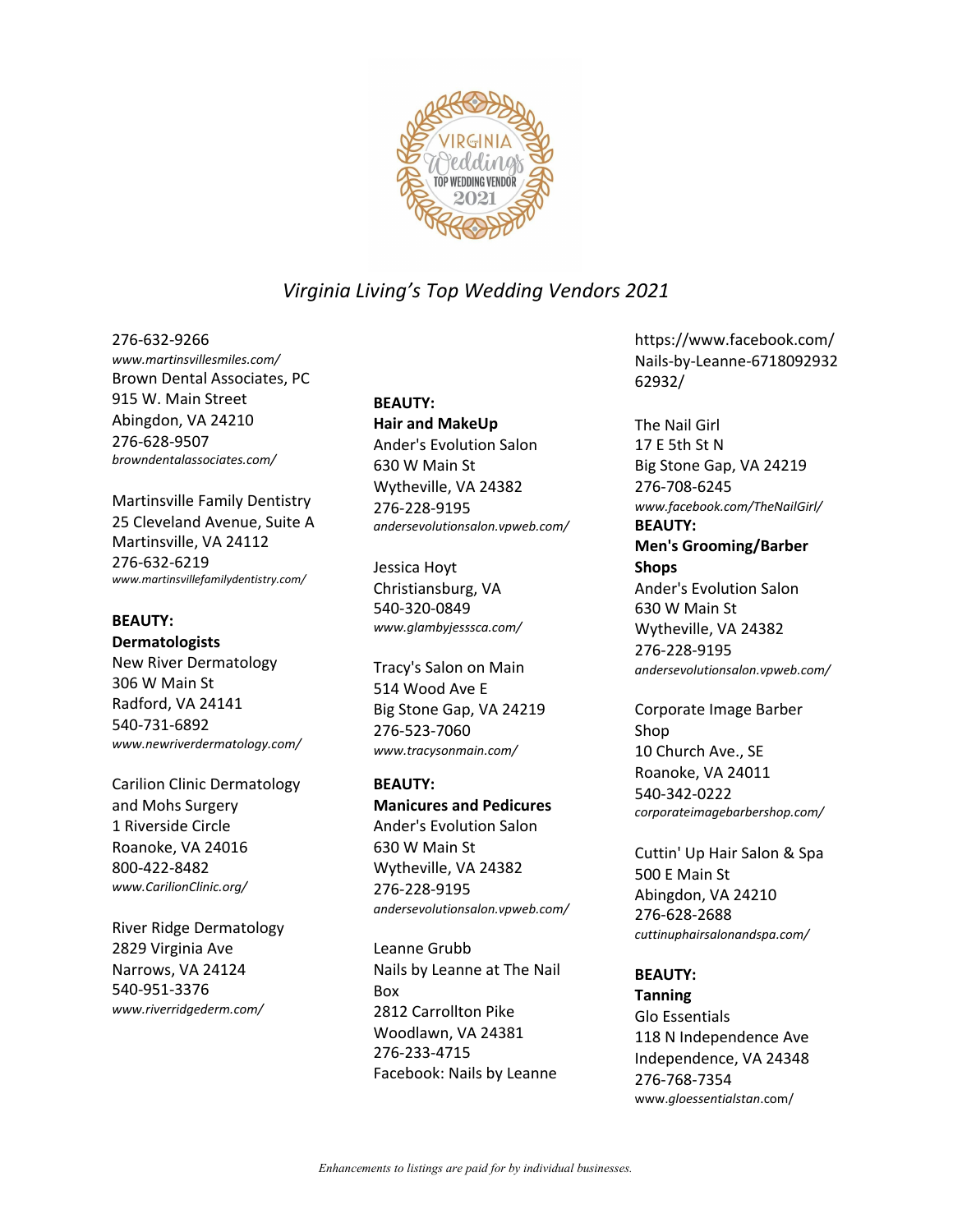

High Tides Tanning & Hair Salon 318 E Main St Marion, VA 24354 276-783-5150 *www.facebook.com/MarionVATann ingSalon/*

Sun Tan City 1340 S Main St. Blacksburg, VA 24060 540-552-0608 *www.suntancity.com/*

### **EVENT VENDORS:**

**Dance Lessons** Raise the Barre Dance Studio 1485 Franklin St Rocky Mount, VA 24151 540-420-1994 *www.facebook.com/rtbdancing*

Arthur Murray Dance **Centers** 4369 Starkey Road Roanoke, VA 24018 540-774-1900 *arthurmurrayroanoke.com/*

Sapphire Ballroom 30 W. Main Street, Suite C Christiansburg, VA 24073 540-382-8782 *www.sapphiredance.com/*

### **EVENT VENDORS:**

**Entertainment: Photo booth rentals, artists, etc.** Brick Wall Coffee Bar New River Valley, VA 540-317-0043 *www.brickwallcoffeebar.com/*

Star City Photo Booth 1401 Plantation Road Roanoke, VA 24012 540-818-2746 *www.starcityphotobooth.com/*

Master Displays Limited 2620 Timberview Road Roanoke, VA 42019 540-562-536 *masterdisplayslimited.com/*

**EVENT VENDORS: Florist**

Blue Door Garden 23413 Walden Rd Abingdon, VA 24210 276-628-3213 *www.bluedoorgarden.net/*

Cara Cait Creative Roanoke, VA 540-556-9950 *www.caracaitcreative.com/*

Creative Occasions Flowers and Gifts

111 East Lee Ave Vinton, VA 24179 540-345-8385 *CreativeOccasionsInc.com*

Grayson Florist and Gift Shoppe 580 E Main St Ste B Independence, VA 24348 276-773-3581 *www.graysonflorist.com/*

# **EVENT VENDORS:**

**Lighting** Lighting Ninja 402 Arbutus Ave SE Roanoke, VA 24014 540-598-1694 *www.lightingninjainc.com/*

Master Displays Limited 2620 Timberview Road Roanoke, VA 42019 540-562-536 *masterdisplayslimited.com/*

## **EVENT VENDORS:**

**Music: Ceremony** Justin Craig Guitar 2020 Kraft Dr Blacksburg, VA 24060 540-230-5490 *justincraigguitar.com/*

Jordan McLamb Music Roanoke, VA 24016 919-815-5917 *jordanmclambmusic.com/*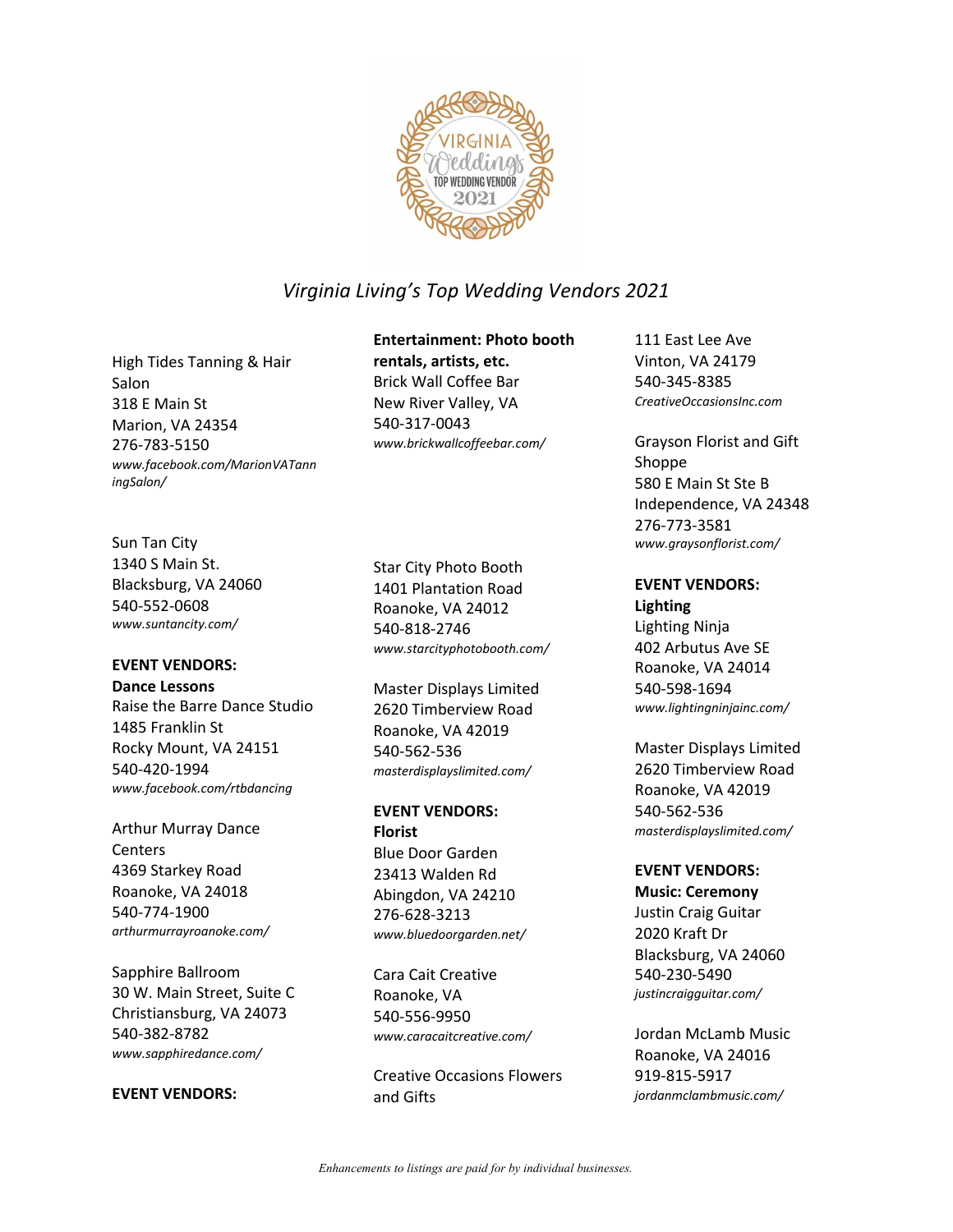

Avans Music Salem, VA 540-986-1933 *www.avansmusic.com/*

#### **EVENT VENDORS:**

**Music: DJs** Freddy Mac Roanoke, VA *djfreddymac.com/*

Ken Heath's Bow Tie Pro **Music** 1401 Park Blvd Marion, VA 24354 276-759-1102 *KenHeath.com*

Wolf Hills Jazz Quartet 149 Deadmore St SE Abingdon, VA 24210 276-285-0414 *www.facebook.com/WolfHillsJazz/*

# **EVENT VENDORS:**

**Music: Live Bands** Ron Shortt & The Possum Playboys Duffield, VA *www.facebook.com/possumbebop4u*

Wolf Hills Jazz Quartet 149 Deadmore St SE Abingdon, VA 24210 276-285-0414 *www.facebook.com/WolfHillsJazz/* Star City Swag Roanoke, VA 540-815-3444 *www.StarCitySwag.com/*

**EVENT VENDORS: Photographers** Brittany Cook Photography 505 Hopkins St Narrows, VA 24124 540-922-9529 *brittanycookphoto.com/*

Robin Collins Photography Big Stone Gap, VA 276-323-0121 *www.robincollinsphotography.com/*

Sarah Laughland Abingdon, VA 301-514-3475 *sarahlaughlandphotography.com/*

**EVENT VENDORS:**

**Rentals (tables, chairs, tents, glassware, etc.)** Aztec Rental 2069 Apperson Dr Salem, VA 24046 1531 N Main Street Blacksburg, VA 24153 540-989-1231 540-552-7474 *AztecRental.com*

Gotcha Covered Linen and Party Rentals 2898 Virginia Ave

Collinsville, VA 24078 276-634-8256 *www.gotchacoveredmhc.com/*

Schaals Events and Catering 717 13th Street SW Roanoke, VA 24016 540-343-2577 *www.schaalsevents.com/*

### **EVENT VENDORS:**

**Videographers** Abbey Dillard Photo + Video Vinton, VA 540-892-7331 *abbeydillard.com/*

Hemlock Wedding Films 3110 Honeywood Ln apt c Roanoke, VA 24018 276-768-6187 *hemlockweddingfilms.com*

Wedding Photography and Films 6261 Nell Cir Roanoke, VA 24019 540-929-0028 *www.weddingphotographyandfilms.com/*

**FOOD: Cakes and Desserts** Hilltop Cookie Shop Roanoke, VA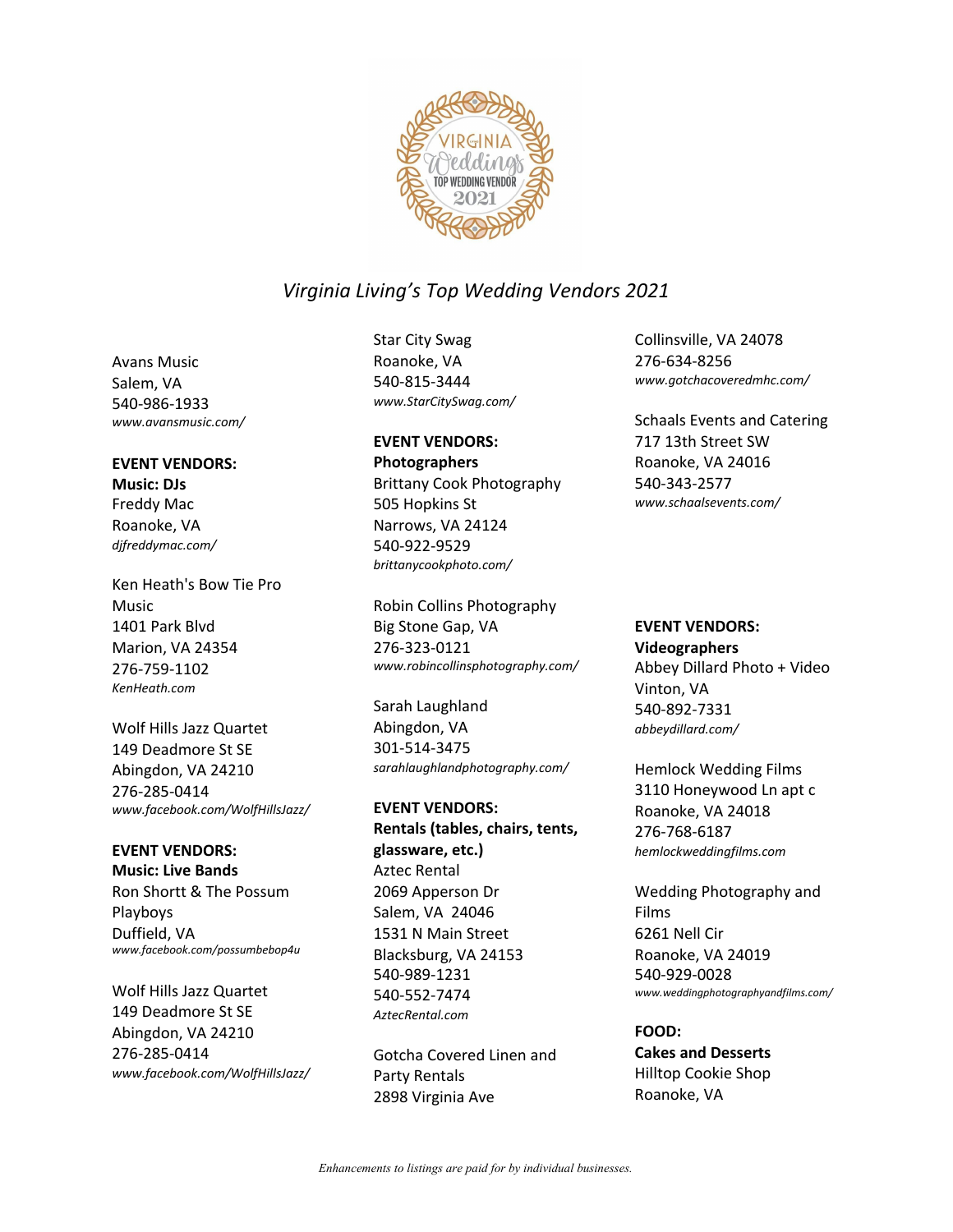

*HilltopCookieShop.weebly.com*

Our Daily BreadOur Daily Bread Bistro 1329 S Main Street Blacksburg, VA 24060 540-772-2200 *ODBB.com*

The Galax Cakery 974 E Stuart Dr Ste F Galax, VA 24333 276-237-7632 *Facebook.com/TheGalaxCakery*

## **FOOD:**

**Catering** Blue Ridge Catering 522 Salem Ave Roanoke, VA 24016 540-982-7700 *BlueRidgeCatering.net*

Catering by Catherine 17 Claiborne Ave Rocky Mount, VA 24151 540-489-7827 *CenterStageFood.com*

Center Stage Catering 17 Claiborne Ave Rocky Mount, VA 24151 540-489-7827 *CenterStageFood.com*

**FOOD: Food Trucks** Center Stage Catering

17 Claiborne Ave Rocky Mount, VA 24151 540-489-7827 *CenterStageFood.com*

Dough and Joe Appalachia, VA *www.facebook.com/groups/13557 5953705999/*

Taco Trolley 5249 Carsonville Rd Fries, VA 24330 *www.facebook.com/TacoTrolley/*

The Pakalachian 110 W Main St Abingdon, VA 24210 276-275-1097 *www.thepakalachian.com/*

**HONEYMOON: Local Destinations** Bolling Wilson Hotel 170 E Main St Wytheville, VA 24382 276-223-2333 *www.bollingwilsonhotel.com/en-us*

Mountain Lake Lodge<br>115 Hotel Cir 115 Hotel Cir<br>Dembrate 374 Pembroke, VA 24136<br>PAO COC 7404 540-020-7121<br>Mtolekolodea co *MtnLakeLodge.com*

The Sessions Hotel 833 State St

Bristol, VA 24201 276-285-5040 *www.sessionshotel.com/*

**HONEYMOON: Travel Consultants** The Travel Shop 339 W Main St Abingdon, VA 24210 276-628-1148 *www.thetravelshopabingdon.com/*

Martin Travel 3615 Franklin Rd SW Roanoke, VA 24014 540-343-5400 *www.martintravel.com/* Christian Travel 1129 E Main St, B Radford, VA 24141 540-639-9388 *www.christiantravel-va.com/*

**PAPER GOODS: Invitations and Stationery** Be My Guest 233 N Broad St Salem, VA 24153 540-815-1574 *www.bemyguestonline.com/*

Green-Eyed Designs 102 Hubbard St Blacksburg, VA 24060 540-357-3807 *www.green-eyeddesigns.com/*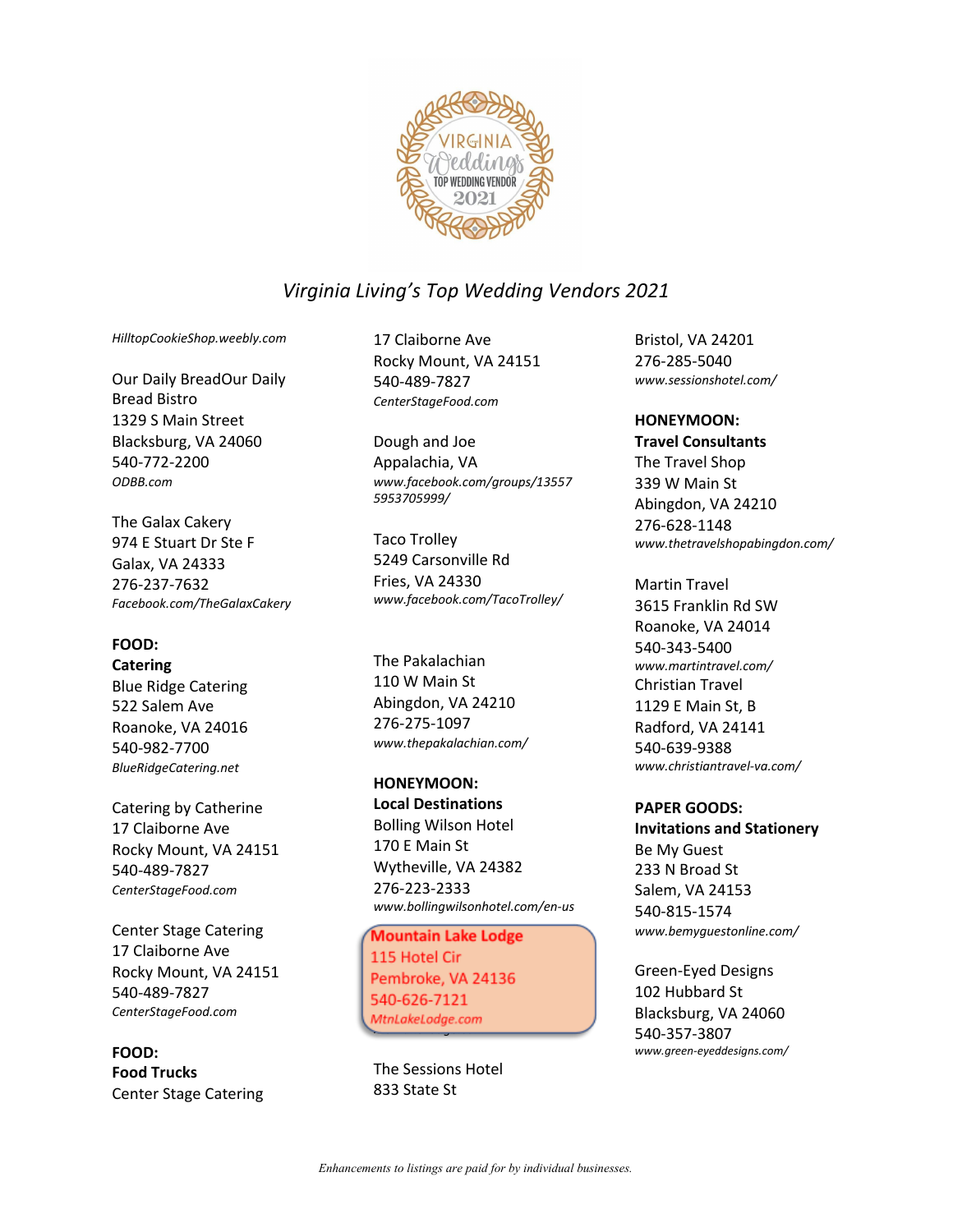

## **TRANSPORTATION:**

**Limousines** The Travel Shop Limousines 339 W Main St Abingdon, VA 24210 276-628-1148 *www.thetravelshopabingdon.com/*

Hooptie Ride P.O. Box 32 Blacksburg, VA 24063 540-449-3748 *hooptieride.com/*

Mountain Lake Lodge 115 Hotel Cir Pembroke, VA 24136 540-626-7121

 $M$ tnLakeLodge.com

**VENUES: Art Galleries** The Arts Depot 314 Depot Square SW Abingdon, VA 24210 276-628-9091 *www.abingdonartsdepot.org/* *eagleviewevents.com/*

Rising Silo Brewery 2351 Glade Road Blacksburg, VA 24060 540-750-0796 *www.risingsilobrewery.com/*

Roanoke Pinball Museum 1 Market Square, SE, 2nd Floor Roanoke, VA 24011 540-342-5746 *roanokepinball.org/*

Executive Town Car & Limousine Service 616 Salem Ave SW Roanoke, VA 24016 540-366-4644 *www.etclimo.com/*

## **VENUES:**

**All Inclusive** Bolling Wilson Hotel 170 E Main St Wytheville, VA 24382 276-223-2333 *www.bollingwilsonhotel.com/en-us*

Eagleview Event Center 639 Wagon Wheel Rd Elk Creek, VA 24326 276-768-8511 *eagleviewevents.com/*

Piedmont Arts 21 Starling Ave Martinsville, VA 24112 276-632-3221 *www.piedmontarts.org/*

Floyd Center for the Arts 220 Parkway Lane South, Suite 1 Floyd, VA 24091 540-745-2784 *www.floydartcenter.org/*

## **VENUES:**

Eagleview Event Center 639 Wagon Wheel Rd Elk Creek, VA 24326 276-768-8511 eagleviewevents.com

**VENUES:**

**Bachelorette Parties**

Eagleview Event Center 639 Wagon Wheel Rd Elk Creek, VA 24326 276-768-8511 *eagleviewevents.com/*

Hunting Hills Country Club 5220 Hunting Hills Dr Roanoke, VA 24018 540-774-4435 x6 *huntinghillscc.com/*

Chateau Morrisette Winery 291 Winery Road SW Floyd, VA 24091 540-593-2865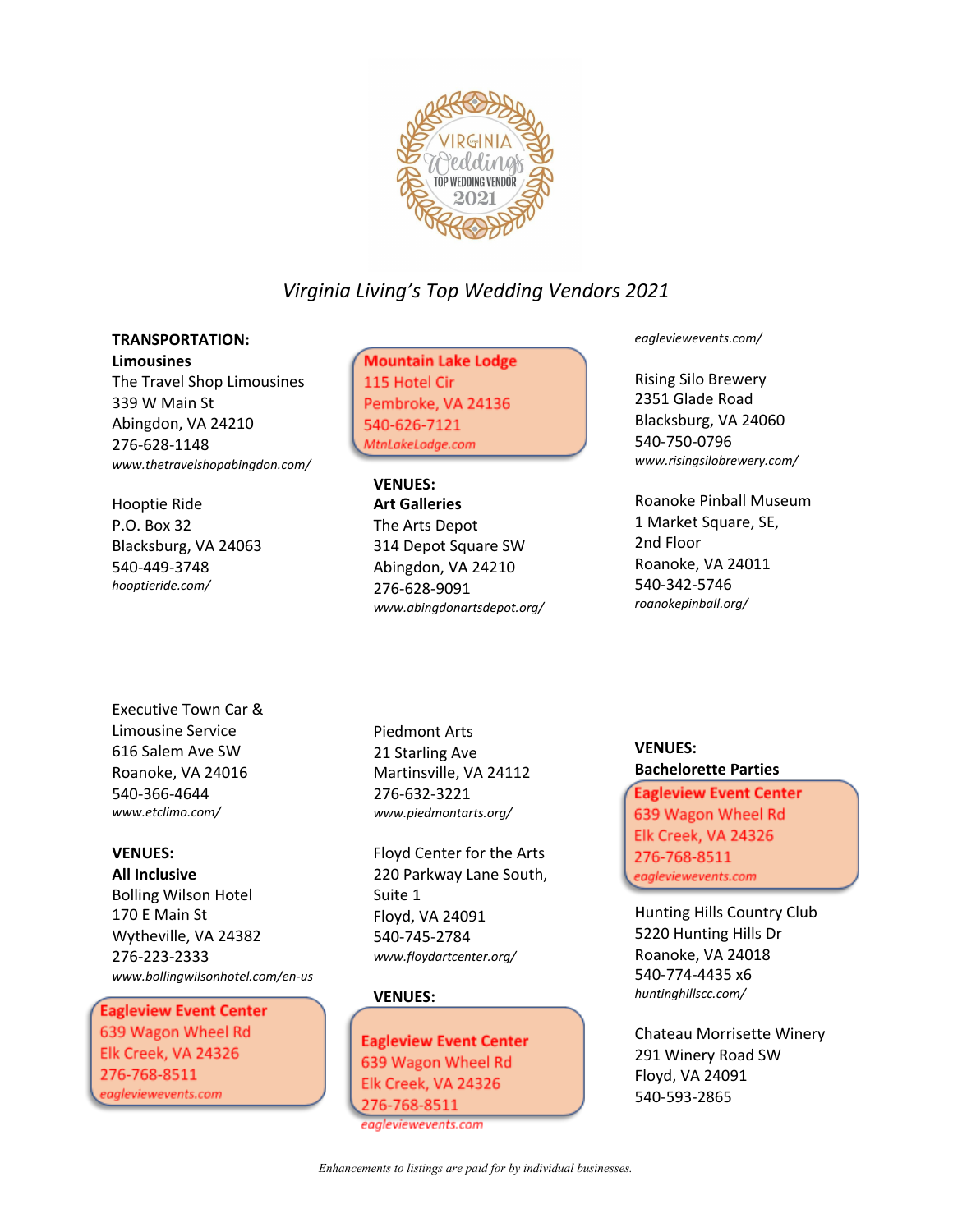

*www.thedogs.com/*

## **VENUES: Barns and Farms**

Eagleview Event Center 639 Wagon Wheel Rd Elk Creek, VA 24326 276-768-8511 *eagleviewevents.com/*

Mary's Barn at Mountain Lake Lodge 115 Hotel Cir Pembroke, VA 24136 540-626-7121 *MtnLakeLodge.com*

Martinsville, VA 24112 276-734-4287 *stayatstuarthill.com*

Ward Manor at Buck Mountain 1298 Saddle Creek Rd Independence, VA 24348 276-773-3390 *www.wardmanor.com/*

**VENUES: Bridal Showers** Bolling Wilson Hotel 170 E Main St Wytheville, VA 24382 276-223-2333 *www.bollingwilsonhotel.com/en-us* 639 Wagon Wheel Rd Elk Creek, VA 24326 276-768-8511 *eagleviewevents.com/*

Hunting Hills Country Club 5220 Hunting Hills Dr Roanoke, VA 24018 540-774-4435 x6 *huntinghillscc.com/*

Mountain Lake Lodge 115 Hotel Cir Pembroke, VA 24136 540-626-7121

*MtnLakeLodge.com*

Silver Hearth Lodge 10231 Sugar Camp Creek Road Bent Mountain, VA 24059 540-929-4221 *SilverHearthLodge.com*

## **VENUES:**

#### **Bed and Breakfasts**

Inn at Riverbend 125 River Ridge Dr Pearisburg, VA 24134 540-921-5211 *innatriverbend.com/*

Stuart Hill Bed & Breakfaat 228 Spencer-Preston Rd

Eagleview Event Center 639 Wagon Wheel Rd Elk Creek, VA 24326 276-768-8511 eagleviewevents.com *eagleviewevents.com/*

Hunting Hills Country Club 5220 Hunting Hills Dr Roanoke, VA 24018 540-774-4435 x6 *huntinghillscc.com/*

### **VENUES: Budget Friendly**

## Eagleview Event Center 639 Wagon Wheel Rd Elk Creek, VA 24326 *Enhance* 276-768-8511 *perses.* eagleviewevents.com

## **VENUES:**

**Elopements** Bolling Wilson Hotel 170 E Main St Wytheville, VA 24382 276-223-2333 *www.bollingwilsonhotel.com/en-us*

Mountain Lake Lodge 115 Hotel Cir Pembroke, VA 24136 540-626-7121 *MtnLakeLodge.com*

## Western Front Hotel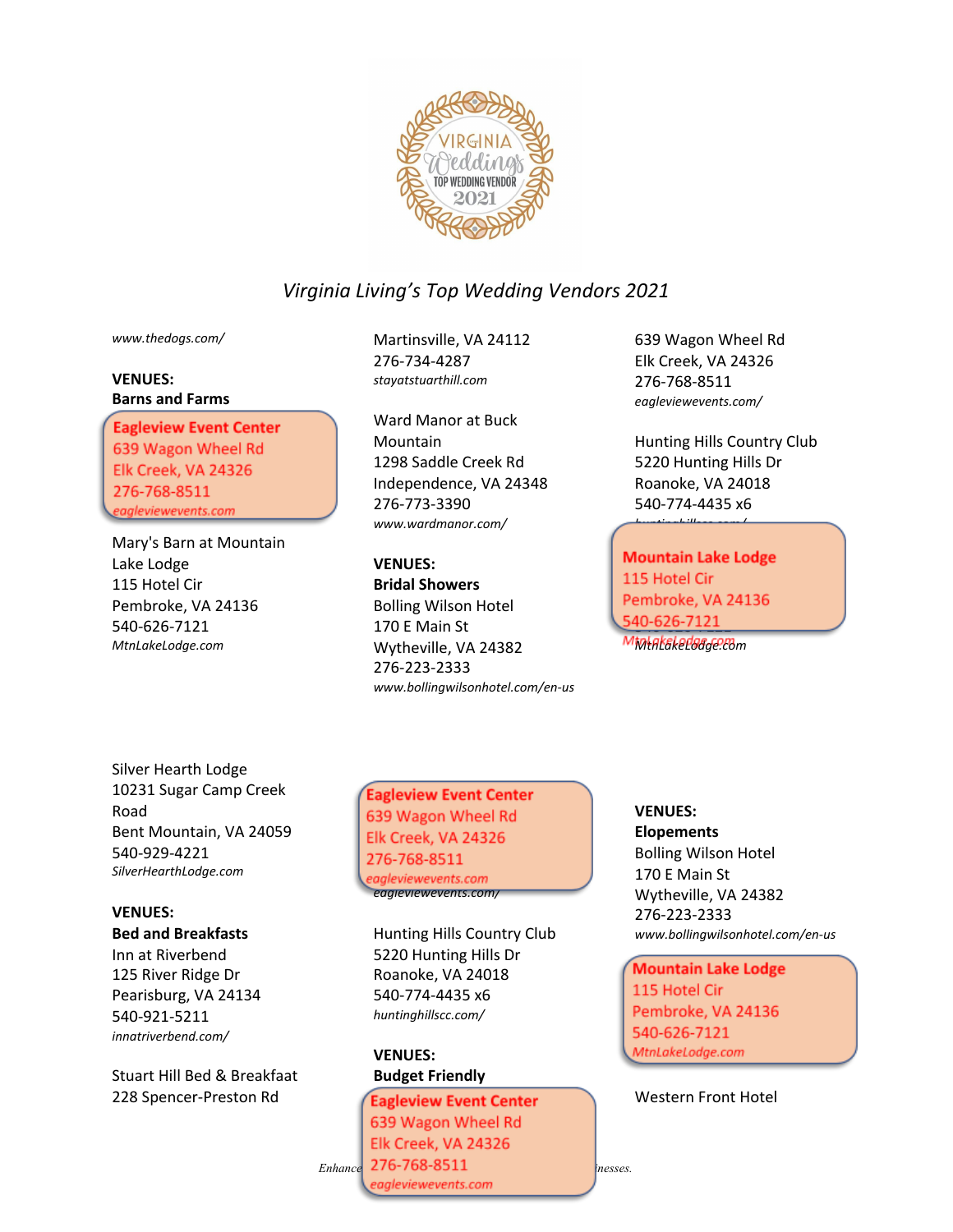

6261 Nell Cir Roanoke, VA 24019 276-738-3040 *www.westernfronthotel.com/*

### **VENUES:**

**Gardens and Plantations** Barns at Chip Ridge 14235 Branch St Abingdon, VA 24210 276-356-2216 *www.barnsatchipridge.com/*

Hahn Horticulture Garden 200 Garden Lane Blacksburg, VA 24061 540-231-5970 *hahngarden.vt.edu/*

Lonesome Pine Country Club 2706 Country Club Rd Big Stone Gap, VA 24219 276-523-0739 *www.lonesomepinecc.com/*

The Virginian 22512 Clubhouse Ridge Bristol, VA 24202 276-645-6950 *thevirginian.com/*

# **VENUES: Hotels and Resorts** Bolling Wilson Hotel

170 E Main St Wytheville, VA 24382 276-223-2333 *www.bollingwilsonhotel.com/en-us*

Mill Mountain Wildflower Garden Mill Mountain Spur Roanoke, VA 24014 540-343-3241 *www.mmzoo.org/*

**VENUES: Golf and Country Clubs** Blue Ridge Country Club 211 Blue Ridge Country Club Ln

Galax, VA 24333 276-236-5637 *www.blueridgegolf.net/* The Martha Washington Inn & Spa 150 W Main Street Abingdon, VA 24210 276-628-3161 *MarthaWashingtonInn.com*

Mountain Lake Lodge 115 Hotel Cir Pembroke, VA 24136 540-626-7121 *MtnLakeLodge.com*

Primland 2000 Busted Rock Road Meadows of Dan, VA 24120 276-222-3800 *Primland.com*

## **VENUES: Large Parties (200+)**

Eagleview Event Center 639 Wagon Wheel Rd Elk Creek, VA 24326 276-768-8511 *eagleviewevents.com/*

Hunting Hills Country Club 5220 Hunting Hills Dr Roanoke, VA 24018 540-774-4435 x6 *huntinghillscc.com/*

Mountain Lake Lodge<br>115 Hotel Cir Pembroke, VA 24136 540-626-7121 MtnLakeLodge.com *MtnLakeLodge.com*

## **VENUES:**

**Museums** Southwest Virginia Museum State Park 10 W 1st St N Big Stone Gap, VA 24219 276-523-1322 *www.dcr.virginia.gov/state-parks/s outhwest-virginia-museum*

Taubman Museum of Art 110 Salem Ave SE Roanoke, VA 24011 540-204-4139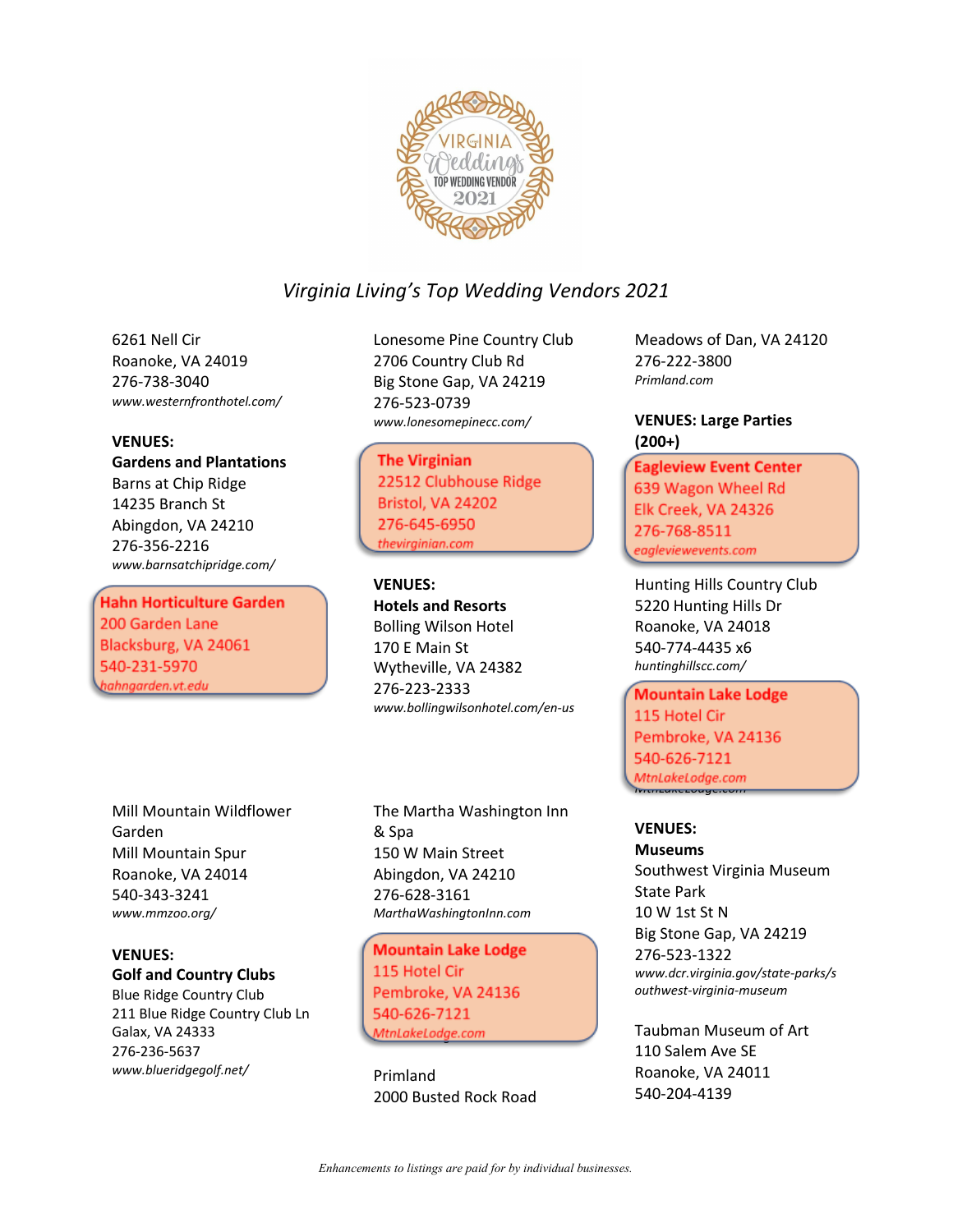

*TaubmanMuseum.org*

William King Museum of Art 415 Academy Dr NW Abingdon, VA 24210 276-628-5005 ext. 124 *www.williamkingmuseum.org/*

### **VENUES:**

**Rehearsal Dinners** Bolling Wilson Hotel 170 E Main St Wytheville, VA 24382 276-223-2333 *www.bollingwilsonhotel.com/en-us*

### Eagleview Event Center

639 Wagon Wheel Rd Elk Creek, VA 24326 276-768-8511 *eagleviewevents.com/*

Blue 5 Restaurant 312 2nd Street SW Roanoke, VA 24011 540-598-2174 *www.blue5restaurant.com/*

#### **VENUES: Restaurants**

Graze on Main 170 E Main St Wytheville, VA 24382 276-223-2334 *www.bollingwilsonhotel.com* Lucky 18 Kirk Ave SW Roanoke, VA 24011 540-982-1249 *eatatlucky.com/*

The Palisades Restaurant 168 Village St Eggleston, VA 24086 540-626-2828 *thepalisadesrestaurant.com/*

## **VENUES:**

**Small Parties (0-75)** Bolling Wilson Hotel 170 E Main St Wytheville, VA 24382 276-223-2333 *www.bollingwilsonhotel.com/en-us*

Eagleview Event Center 639 Wagon Wheel Rd Elk Creek, VA 24326 276-768-8511 *eagleviewevents.com/*

Mountain Lake Lodge 115 Hotel Cir Pembroke, VA 24136 540-626-7121 *MtnLakeLodge.com*

**VENUES: Waterfront** Abingdon Vineyards 20530 Alvarado Rd Abingdon, VA 24211 276-623-1255

*www.abingdonvineyards.com/*

Loch Haven Lake 2745 Loch Haven Lake Drive Roanoke, VA 24019 540-366-1174 *www.lochhavenlake.com/*

Mountain Lake Lodge 115 Hotel Cir Pembroke, VA 24136 540-626-7121  $M$ tnLakeLodge.com

## **VENUES:**

**Wineries** Abingdon Vineyards 20530 Alvarado Rd Abingdon, VA 24211 276-623-1255 *www.abingdonvineyards.com/*

Mountain Rose Vineyard 10439 N Reservoir Rd Wise, VA 24293 276-328-2013 *www.mountainrosevineyard.com/* Chateau Morrisette Winery 291 Winery Road SW Floyd, VA 24091 540-593-2865 *www.thedogs.com/*

**WEDDING PROFESSIONALS: Day-Of Coordinators** Blue Ridge Wedding and Events 101 Shenandoah Ave NE